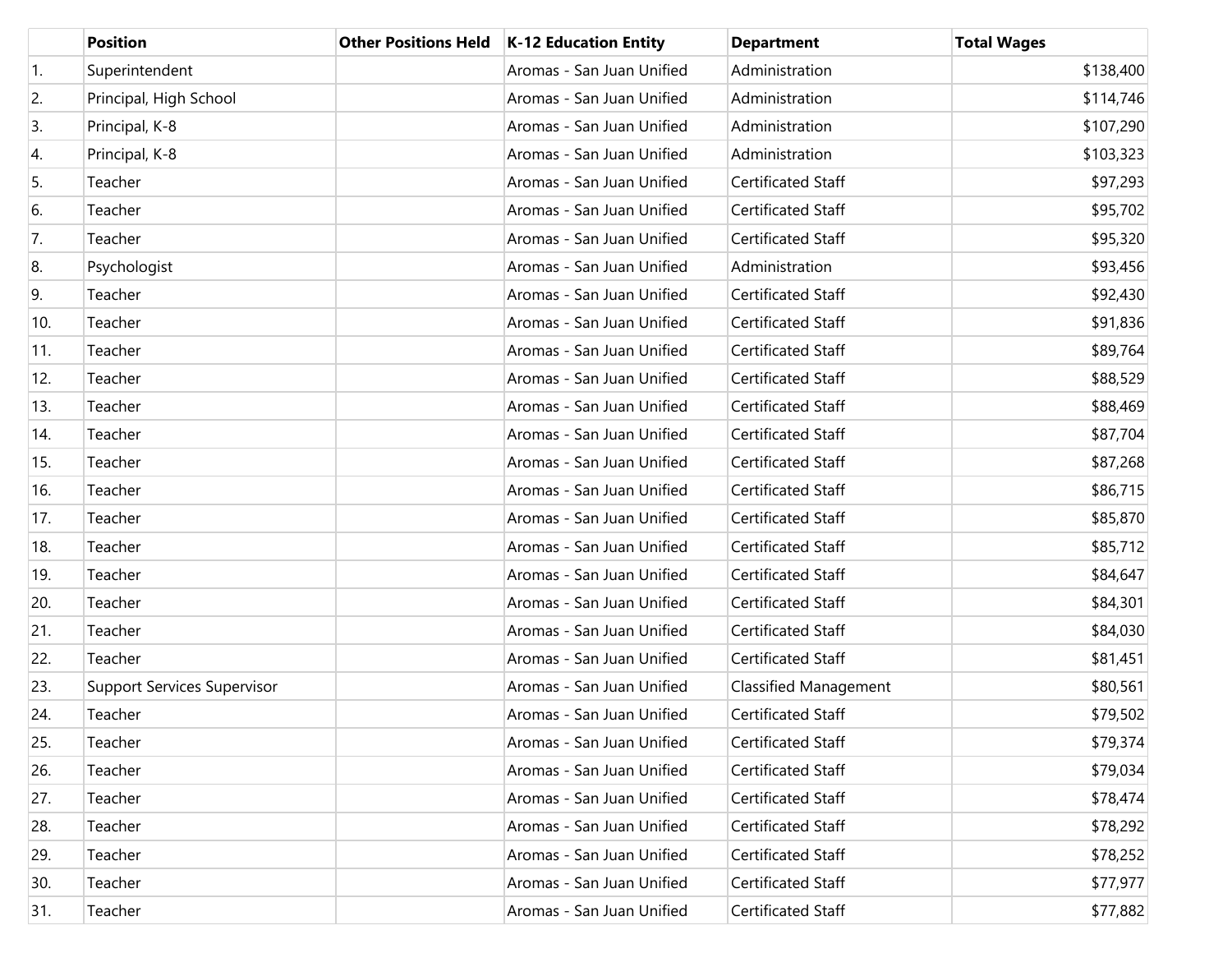| 32. | Teacher                         | Aromas - San Juan Unified | Certificated Staff           | \$76,740 |
|-----|---------------------------------|---------------------------|------------------------------|----------|
| 33. | Human Resources Mgr             | Aromas - San Juan Unified | <b>Classified Management</b> | \$75,763 |
| 34. | Teacher                         | Aromas - San Juan Unified | Certificated Staff           | \$75,696 |
| 35. | Teacher                         | Aromas - San Juan Unified | Certificated Staff           | \$74,868 |
| 36. | Teacher                         | Aromas - San Juan Unified | Certificated Staff           | \$74,467 |
| 37. | Teacher                         | Aromas - San Juan Unified | Certificated Staff           | \$73,665 |
| 38. | Director Of Student/Family Serv | Aromas - San Juan Unified | Administration               | \$73,652 |
| 39. | Teacher                         | Aromas - San Juan Unified | Certificated Staff           | \$71,573 |
| 40. | Director Of Maint, Transp & Op  | Aromas - San Juan Unified | <b>Classified Management</b> | \$70,512 |
| 41. | <b>Technology Mgr</b>           | Aromas - San Juan Unified | <b>Classified Management</b> | \$68,796 |
| 42. | Teacher                         | Aromas - San Juan Unified | Certificated Staff           | \$68,012 |
| 43. | Substitute Teacher              | Aromas - San Juan Unified | Other                        | \$66,844 |
| 44. | Teacher                         | Aromas - San Juan Unified | <b>Certificated Staff</b>    | \$66,758 |
| 45. | Teacher                         | Aromas - San Juan Unified | Certificated Staff           | \$66,615 |
| 46. | Teacher                         | Aromas - San Juan Unified | Certificated Staff           | \$66,164 |
| 47. | Teacher                         | Aromas - San Juan Unified | Certificated Staff           | \$62,239 |
| 48. | Teacher                         | Aromas - San Juan Unified | Certificated Staff           | \$61,702 |
| 49. | Teacher                         | Aromas - San Juan Unified | Certificated Staff           | \$58,580 |
| 50. | Teacher                         | Aromas - San Juan Unified | Certificated Staff           | \$57,706 |
| 51. | Mechanic, Lead                  | Aromas - San Juan Unified | <b>Classified Staff</b>      | \$57,642 |
| 52. | Teacher                         | Aromas - San Juan Unified | Certificated Staff           | \$56,332 |
| 53. | Cafeteria Manager               | Aromas - San Juan Unified | <b>Classified Management</b> | \$55,010 |
| 54. | Teacher                         | Aromas - San Juan Unified | <b>Certificated Staff</b>    | \$54,980 |
| 55. | <b>Executive Assistant</b>      | Aromas - San Juan Unified | <b>Classified Management</b> | \$54,235 |
| 56. | Teacher                         | Aromas - San Juan Unified | Certificated Staff           | \$53,527 |
| 57. | Teacher                         | Aromas - San Juan Unified | Certificated Staff           | \$53,400 |
| 58. | School Secretary                | Aromas - San Juan Unified | Classified Staff             | \$52,877 |
| 59. | Lead Custodian                  | Aromas - San Juan Unified | Classified Staff             | \$52,203 |
| 60. | Transp Assistant/Driver Trainer | Aromas - San Juan Unified | Classified Staff             | \$51,886 |
| 61. | Teacher                         | Aromas - San Juan Unified | Certificated Staff           | \$50,822 |
| 62. | Teacher                         | Aromas - San Juan Unified | Certificated Staff           | \$50,767 |
| 63. | <b>Bus Driver</b>               | Aromas - San Juan Unified | Classified Staff             | \$50,358 |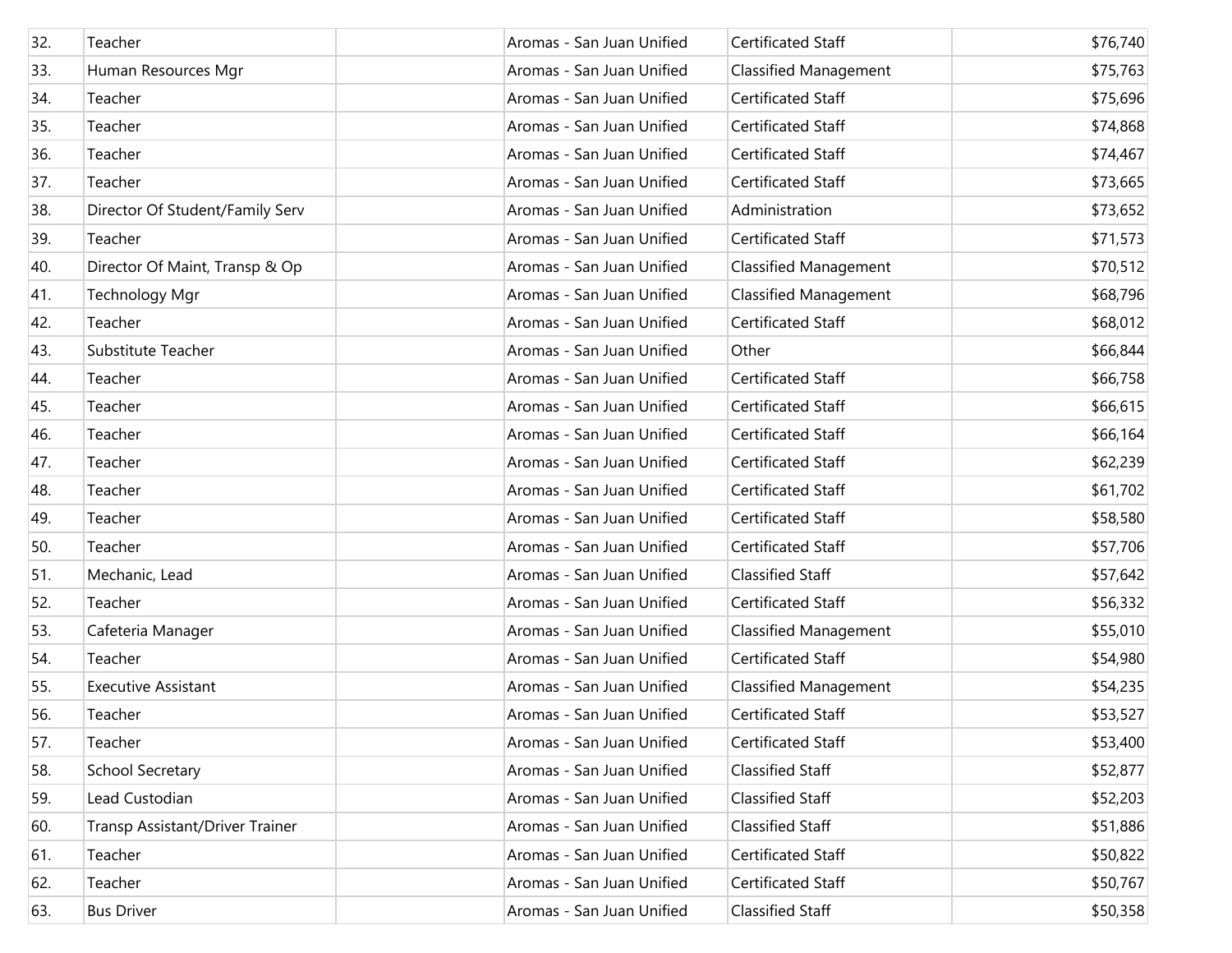| 64. | Groundskeeper                              | Aromas - San Juan Unified | <b>Classified Staff</b>      | \$48,898 |
|-----|--------------------------------------------|---------------------------|------------------------------|----------|
| 65. | Lead Custodian                             | Aromas - San Juan Unified | <b>Classified Staff</b>      | \$48,854 |
| 66. | Teacher                                    | Aromas - San Juan Unified | Certificated Staff           | \$48,638 |
| 67. | Teacher                                    | Aromas - San Juan Unified | Certificated Staff           | \$48,111 |
| 68. | School Secretary                           | Aromas - San Juan Unified | <b>Classified Staff</b>      | \$47,476 |
| 69. | Custodian                                  | Aromas - San Juan Unified | <b>Classified Staff</b>      | \$47,360 |
| 70. | Purch/Acct Pay Clerk                       | Aromas - San Juan Unified | <b>Classified Staff</b>      | \$47,053 |
| 71. | Teacher                                    | Aromas - San Juan Unified | Certificated Staff           | \$46,181 |
| 72. | <b>Bus Driver/Custodian</b>                | Aromas - San Juan Unified | <b>Classified Staff</b>      | \$46,168 |
| 73. | Director Of Special Education Part<br>Time | Aromas - San Juan Unified | Administration               | \$45,822 |
| 74. | <b>Bus Driver</b>                          | Aromas - San Juan Unified | <b>Classified Staff</b>      | \$45,549 |
| 75. | Custodian                                  | Aromas - San Juan Unified | <b>Classified Staff</b>      | \$45,207 |
| 76. | Teacher                                    | Aromas - San Juan Unified | Certificated Staff           | \$45,163 |
| 77. | Custodian                                  | Aromas - San Juan Unified | <b>Classified Staff</b>      | \$44,776 |
| 78. | Teacher                                    | Aromas - San Juan Unified | Certificated Staff           | \$44,723 |
| 79. | School Secretary                           | Aromas - San Juan Unified | <b>Classified Staff</b>      | \$44,677 |
| 80. | Office Clerk                               | Aromas - San Juan Unified | <b>Classified Staff</b>      | \$44,648 |
| 81. | Food Service Provider                      | Aromas - San Juan Unified | <b>Classified Staff</b>      | \$43,430 |
| 82. | Bus Driver/Custodian                       | Aromas - San Juan Unified | <b>Classified Staff</b>      | \$43,055 |
| 83. | Assessment Technician                      | Aromas - San Juan Unified | Classified Staff             | \$42,747 |
| 84. | <b>Teacher Part Time</b>                   | Aromas - San Juan Unified | Certificated Staff           | \$41,904 |
| 85. | Preschool Supervisor                       | Aromas - San Juan Unified | <b>Classified Management</b> | \$41,546 |
| 86. | Director Of Special Education Part<br>Time | Aromas - San Juan Unified | Administration               | \$39,765 |
| 87. | Teacher Part Time                          | Aromas - San Juan Unified | Certificated Staff           | \$38,755 |
| 88. | <b>Teacher Part Time</b>                   | Aromas - San Juan Unified | Certificated Staff           | \$38,614 |
| 89. | <b>Teacher Part Time</b>                   | Aromas - San Juan Unified | Certificated Staff           | \$38,559 |
| 90. | <b>Business Mgr Part Time</b>              | Aromas - San Juan Unified | <b>Classified Management</b> | \$38,127 |
| 91. | Office Clerk                               | Aromas - San Juan Unified | Classified Staff             | \$37,102 |
| 92. | <b>Teacher Part Time</b>                   | Aromas - San Juan Unified | Certificated Staff           | \$36,947 |
| 93. | Food Service Provider Part Time            | Aromas - San Juan Unified | Classified Staff             | \$35,210 |